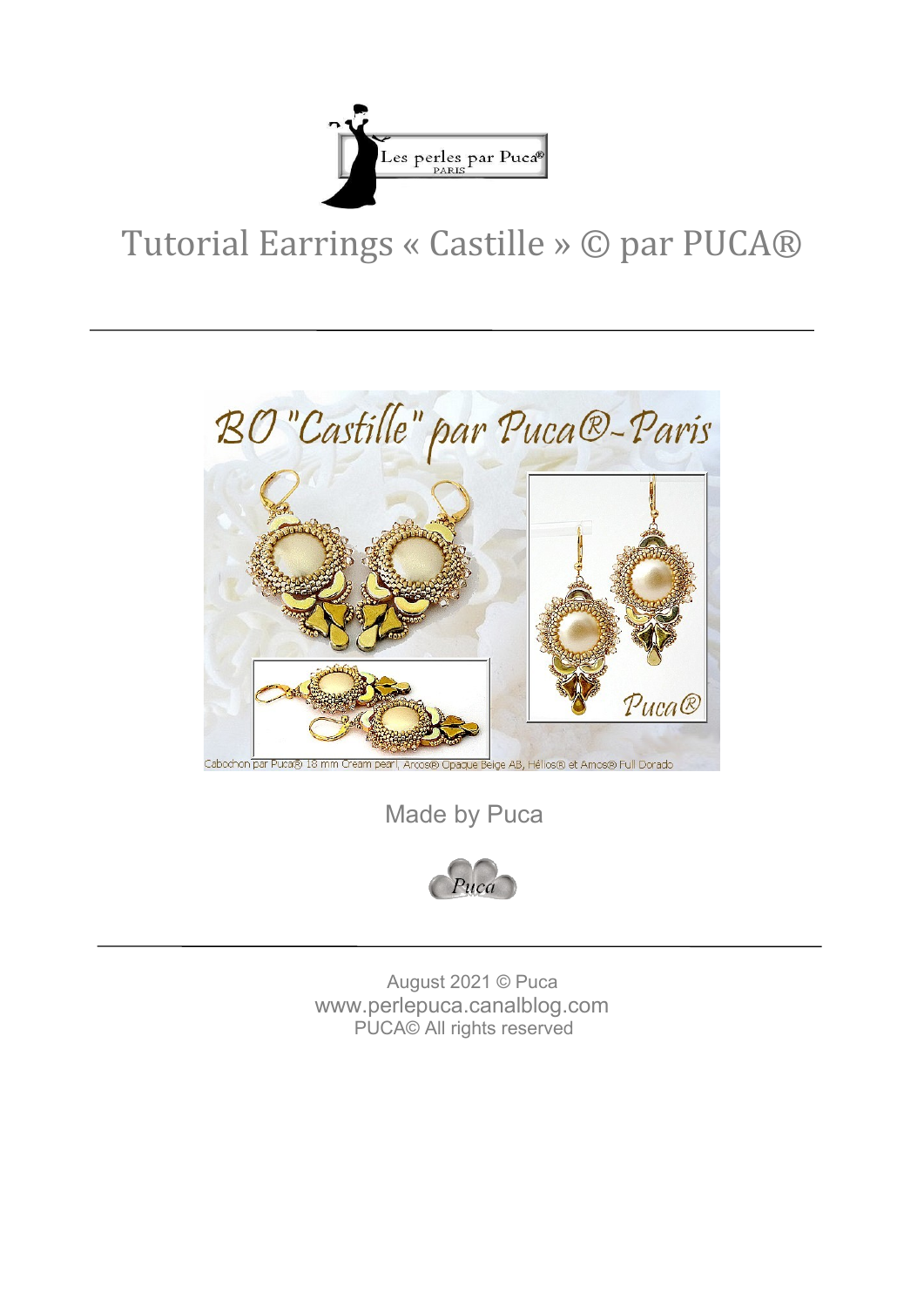

## Material :

- 6 Arcos® par Puca®
- 4 Helios® par Puca
- 2 Amos® par Puca®
- 2 Cabochons par Puca® 18 mm
- 24 bicones 3 mm (T3)
- 3 Grs Delicas 11/0 (DB11)
- Seed bead 15/0, (R15) 11/0 (R11)
- 2 earring findings
- 2 thin rings 3mm fins
- Fireline 0.12



1) Pick up 46 DB11 and close



2) Bead a total of 5 Peyote rows



3) Bead 2 R15 rows



4) Turn work over, place your cabochon and exit like picture



5) Bead 2 R15 rows and exit like picture (3rd DB row)



6) Pick up 1 Arcos, 3 R15, 1 R11, 3 R15, pass through Arcos and exit like picture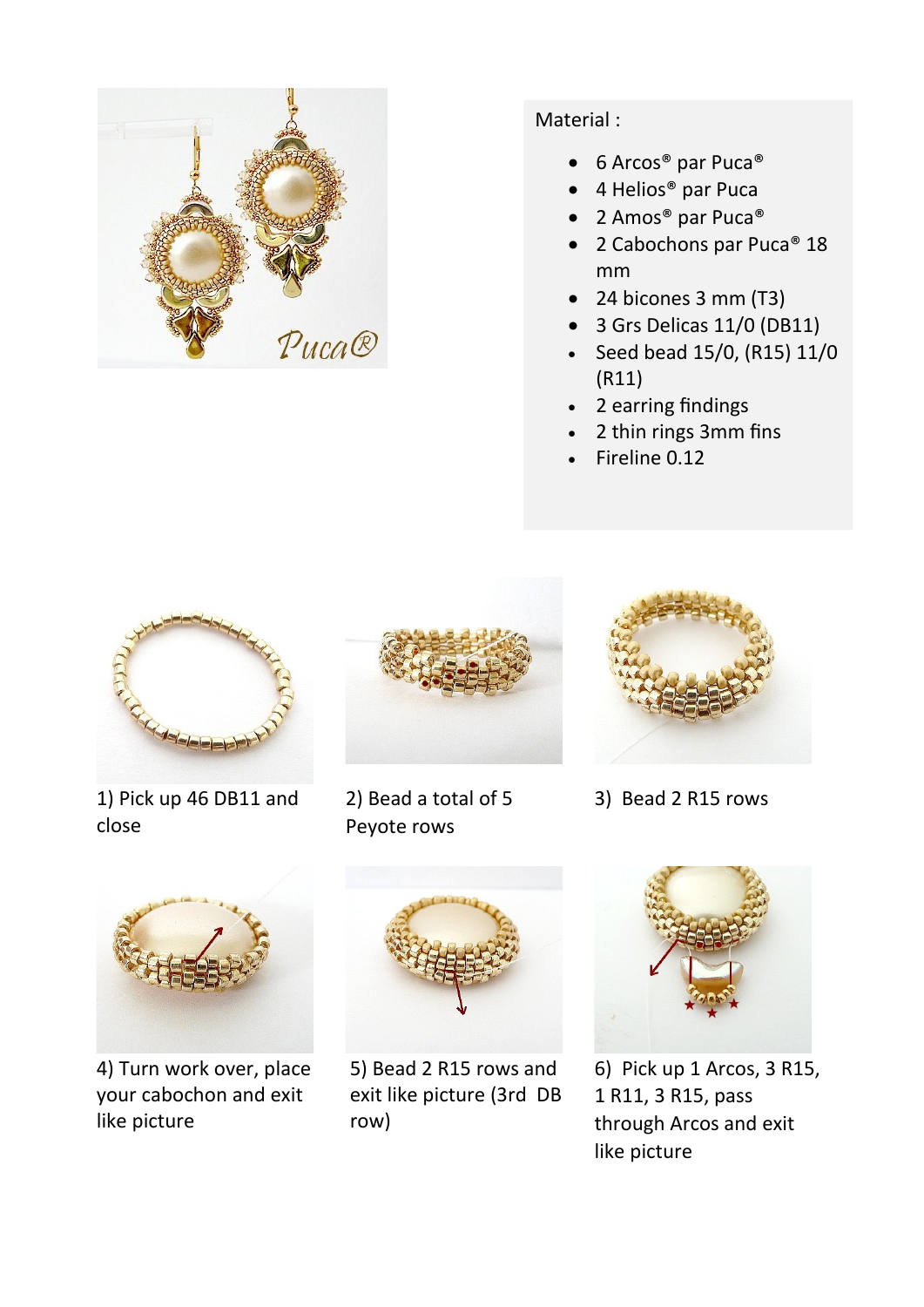

7) Pick up 3 R15 and exit like picture in the following DB



10) Pick up 1 R11, 1 Arcos, 7 R15 and exit through Arcos



8) Repeat 6 times the step 7 (total 7 x 3R15)



11) Exit like picture (5th DB)



9) Pick up 1 Arcos, 7 R15 and exit through Arcos



12) Repeat 7 times the step 7 (7 x 3R15)



13) Exit like picture, in the central R15



16) Pick up 2 Helios and exit like picture



14) Pick up 1 T3 between each central R15



17) Pass through Arcos and exit through the central R15



15) Exit like picture, you'll now have this



18) Repeat step 14 and 15 for the other side, pass through beads like picture and exit throught 6th R15